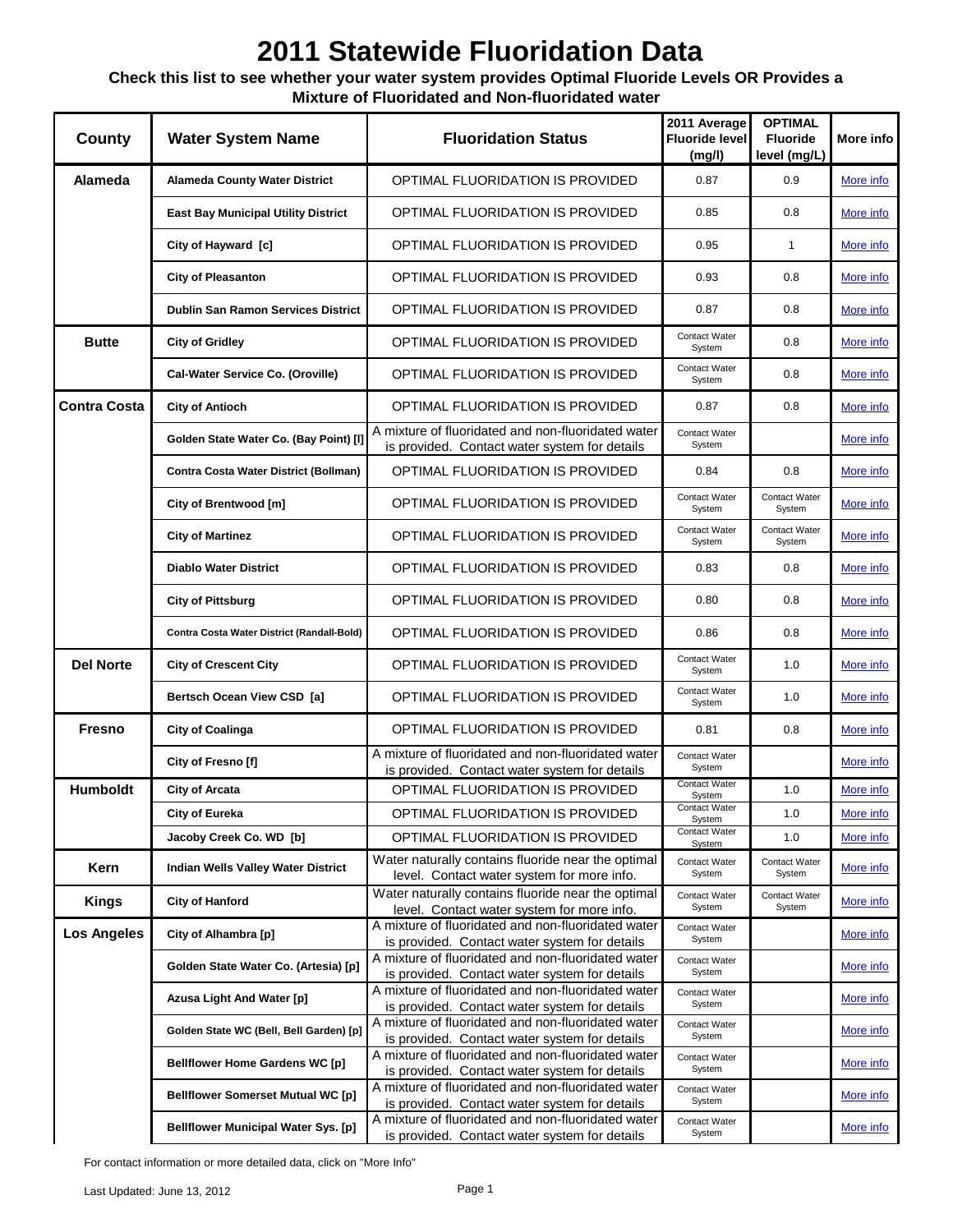### **Check this list to see whether your water system provides Optimal Fluoride Levels OR Provides a Mixture of Fluoridated and Non-fluoridated water**

| <b>County</b> | <b>Water System Name</b>                   | <b>Fluoridation Status</b>                                                                          | 2011 Average<br><b>Fluoride level</b><br>(mg/l) | <b>OPTIMAL</b><br><b>Fluoride</b><br>level (mg/L) | More info |
|---------------|--------------------------------------------|-----------------------------------------------------------------------------------------------------|-------------------------------------------------|---------------------------------------------------|-----------|
|               | City of Cerritos [p]                       | A mixture of fluoridated and non-fluoridated water                                                  | Contact Water                                   |                                                   | More info |
|               |                                            | is provided. Contact water system for details                                                       | System                                          |                                                   |           |
|               | Park Water Co. (Compton) [p]               | A mixture of fluoridated and non-fluoridated water                                                  | Contact Water                                   |                                                   | More info |
|               |                                            | is provided. Contact water system for details                                                       | System                                          |                                                   |           |
|               | Cal State Polytechnic Univ (Pomona) [p]    | A mixture of fluoridated and non-fluoridated water                                                  | Contact Water                                   |                                                   | More info |
|               |                                            | is provided. Contact water system for details                                                       | System                                          |                                                   |           |
|               | Golden State Water Co. (Claremont)         | A mixture of fluoridated and non-fluoridated water<br>is provided. Contact water system for details | Contact Water<br>System                         |                                                   | More info |
|               |                                            | A mixture of fluoridated and non-fluoridated water                                                  |                                                 |                                                   |           |
|               | City of Compton [p]                        | is provided. Contact water system for details                                                       | Contact Water<br>System                         |                                                   | More info |
|               |                                            | A mixture of fluoridated and non-fluoridated water                                                  | Contact Water                                   |                                                   |           |
|               | <b>Crescenta Valley Water District [p]</b> | is provided. Contact water system for details                                                       | System                                          |                                                   | More info |
|               | Golden State Water Co. (Culver City) [o]   | <b>OPTIMAL FLUORIDATION IS PROVIDED</b>                                                             | 0.77                                            | 0.8                                               |           |
|               |                                            |                                                                                                     |                                                 |                                                   | More info |
|               | Foothill Municipal Water District [0]      | OPTIMAL FLUORIDATION IS PROVIDED                                                                    | 0.8                                             | 0.8                                               | More info |
|               | Cal-Water Service Co. (Dominguez) [p]      | A mixture of fluoridated and non-fluoridated water                                                  | Contact Water                                   |                                                   | More info |
|               |                                            | is provided. Contact water system for details                                                       | System                                          |                                                   |           |
|               | <b>Kinneloa Irrigation District</b>        | Water naturally contains fluoride near the optimal                                                  | Contact Water<br>System                         | Contact Water<br>System                           | More info |
|               |                                            | level. Contact water system for more info.<br>A mixture of fluoridated and non-fluoridated water    |                                                 |                                                   |           |
|               | Cal-Water SC (East Los Angeles) [p]        | is provided. Contact water system for details                                                       | Contact Water<br>System                         |                                                   | More info |
|               |                                            |                                                                                                     |                                                 |                                                   |           |
|               | City of El Segundo [o]                     | OPTIMAL FLUORIDATION IS PROVIDED                                                                    | 0.77                                            | 0.8                                               | More info |
|               | City of Glendale [p]                       | A mixture of fluoridated and non-fluoridated water                                                  | Contact Water                                   |                                                   | More info |
|               |                                            | is provided. Contact water system for details                                                       | System                                          |                                                   |           |
|               | City of Glendora [p]                       | A mixture of fluoridated and non-fluoridated water                                                  | Contact Water<br>System                         |                                                   | More info |
|               |                                            | is provided. Contact water system for details<br>A mixture of fluoridated and non-fluoridated water |                                                 |                                                   |           |
|               | Suburban Water Sys. (Glendora) [p]         | is provided. Contact water system for details                                                       | Contact Water<br>System                         |                                                   | More info |
|               |                                            | A mixture of fluoridated and non-fluoridated water                                                  | Contact Water                                   |                                                   |           |
|               | City of Hawthorne [p]                      | is provided. Contact water system for details                                                       | System                                          |                                                   | More info |
|               |                                            | A mixture of fluoridated and non-fluoridated water                                                  | Contact Water                                   |                                                   |           |
|               | City of Huntington Park [p]                | is provided. Contact water system for details                                                       | System                                          |                                                   | More info |
|               | City of Commerce [p]                       | A mixture of fluoridated and non-fluoridated water                                                  | Contact Water                                   |                                                   | More info |
|               |                                            | is provided. Contact water system for details                                                       | System                                          |                                                   |           |
|               | City of Inglewood [p]                      | A mixture of fluoridated and non-fluoridated water                                                  | Contact Water                                   |                                                   | More info |
|               |                                            | is provided. Contact water system for details                                                       | System                                          |                                                   |           |
|               | Cal-American WC (Baldwin Hills) [p]        | A mixture of fluoridated and non-fluoridated water                                                  | Contact Water                                   |                                                   | More info |
|               |                                            | is provided. Contact water system for details                                                       | System                                          |                                                   |           |
|               | La Canada Irrigation District [p]          | A mixture of fluoridated and non-fluoridated water                                                  | Contact Water<br>System                         |                                                   | More info |
|               |                                            | is provided. Contact water system for details<br>A mixture of fluoridated and non-fluoridated water | Contact Water                                   |                                                   |           |
|               | Suburban Water Sys. (La Mirada) [p]        | is provided. Contact water system for details                                                       | System                                          |                                                   | More info |
|               |                                            | A mixture of fluoridated and non-fluoridated water                                                  | Contact Water                                   |                                                   |           |
|               | Las Flores Water Co. [p]                   | is provided. Contact water system for details                                                       | System                                          |                                                   | More info |
|               |                                            | A mixture of fluoridated and non-fluoridated water                                                  | Contact Water                                   |                                                   |           |
|               | Lincoln Avenue Water Co. [p]               | is provided. Contact water system for details                                                       | System                                          |                                                   | More info |
|               | <b>City of Long Beach</b>                  | OPTIMAL FLUORIDATION IS PROVIDED                                                                    | 0.84                                            | 0.8                                               | More info |
|               | City of Los Angeles (LADWP)                | <b>OPTIMAL FLUORIDATION IS PROVIDED</b>                                                             | 0.72                                            | 0.8                                               | More info |
|               | Golden State WC (Willowbrook) [p]          | A mixture of fluoridated and non-fluoridated water<br>is provided. Contact water system for details | Contact Water<br>System                         |                                                   | More info |
|               | City of Lomita [o]                         | OPTIMAL FLUORIDATION IS PROVIDED                                                                    | 0.77                                            | 0.8                                               | More info |
|               | Los Angeles CWWD 21 (Kagel Canyon) [h]     | OPTIMAL FLUORIDATION IS PROVIDED                                                                    | 0.72                                            | 0.8                                               | More info |
|               | Golden State WC (Florence/Graham) [p]      | A mixture of fluoridated and non-fluoridated water                                                  | Contact Water                                   |                                                   | More info |
|               |                                            | is provided. Contact water system for details                                                       | System                                          |                                                   |           |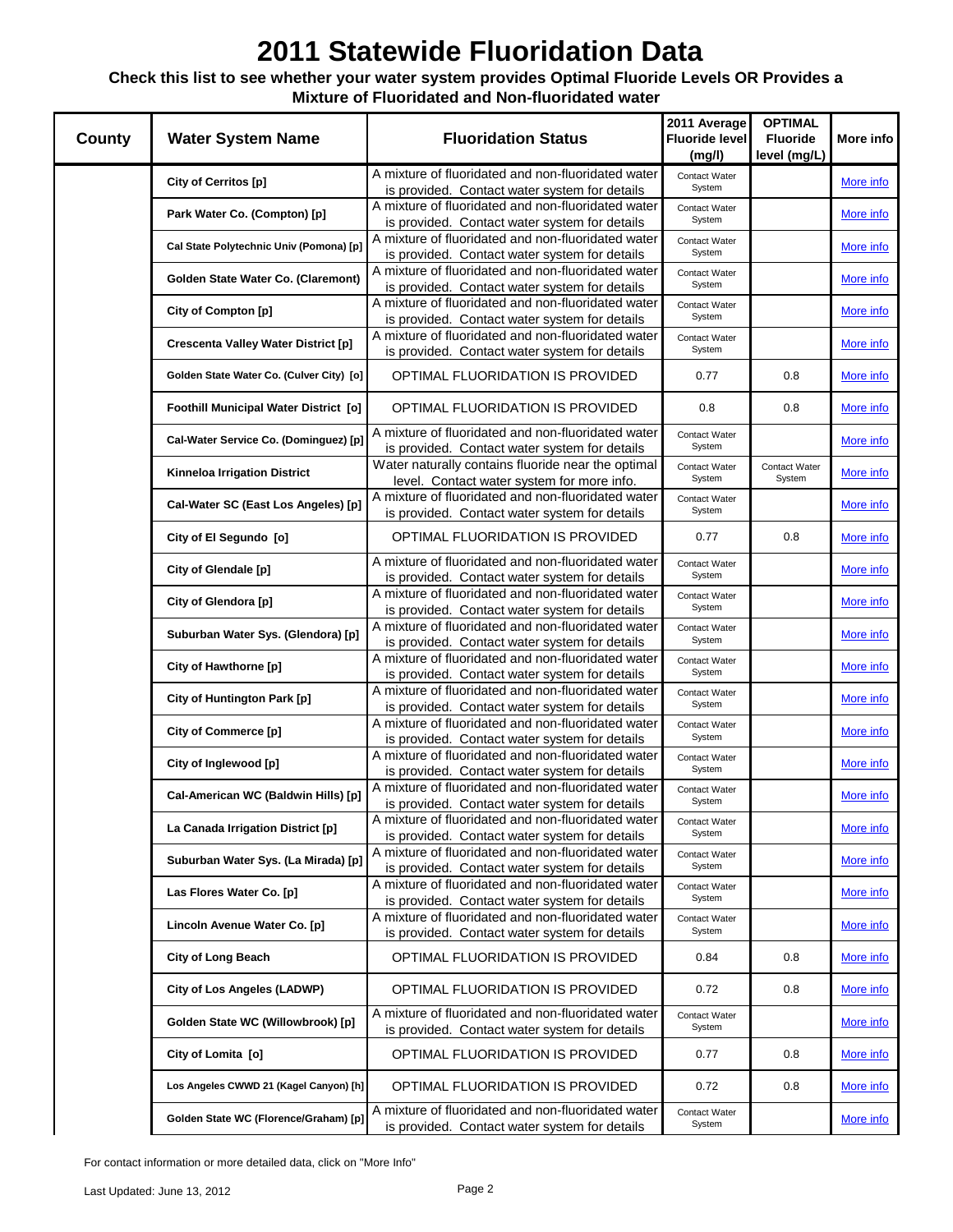### **Check this list to see whether your water system provides Optimal Fluoride Levels OR Provides a Mixture of Fluoridated and Non-fluoridated water**

| County | <b>Water System Name</b>                 | <b>Fluoridation Status</b>                                                                                                                           | 2011 Average<br><b>Fluoride level</b><br>(mg/l) | <b>OPTIMAL</b><br><b>Fluoride</b><br>level (mg/L) | More info        |
|--------|------------------------------------------|------------------------------------------------------------------------------------------------------------------------------------------------------|-------------------------------------------------|---------------------------------------------------|------------------|
|        | City of Lynwood [p]                      | A mixture of fluoridated and non-fluoridated water                                                                                                   | Contact Water                                   |                                                   | More info        |
|        |                                          | is provided. Contact water system for details                                                                                                        | System                                          |                                                   |                  |
|        | City of Manhattan Beach [p]              | A mixture of fluoridated and non-fluoridated water                                                                                                   | Contact Water                                   |                                                   | More info        |
|        |                                          | is provided. Contact water system for details                                                                                                        | System                                          |                                                   |                  |
|        | Maywood Mutual Water Co. #1 [p]          | A mixture of fluoridated and non-fluoridated water                                                                                                   | Contact Water<br>System                         |                                                   | More info        |
|        |                                          | is provided. Contact water system for details<br>A mixture of fluoridated and non-fluoridated water                                                  |                                                 |                                                   |                  |
|        | Maywood Mutual Water Co. #2 [p]          | is provided. Contact water system for details                                                                                                        | Contact Water<br>System                         |                                                   | More info        |
|        |                                          | A mixture of fluoridated and non-fluoridated water                                                                                                   | Contact Water                                   |                                                   |                  |
|        | Maywood Mutual Water Co. #3 [p]          | is provided. Contact water system for details                                                                                                        | System                                          |                                                   | More info        |
|        | Metropolitan Water District of So. Cal   | OPTIMAL FLUORIDATION IS PROVIDED                                                                                                                     | 0.77                                            | 0.8                                               | More info        |
|        | Golden State Water Co. (Norwalk) [p]     | A mixture of fluoridated and non-fluoridated water                                                                                                   | Contact Water                                   |                                                   | More info        |
|        |                                          | is provided. Contact water system for details                                                                                                        | System                                          |                                                   |                  |
|        | <b>Orchard Dale Water District [p]</b>   | A mixture of fluoridated and non-fluoridated water                                                                                                   | Contact Water                                   |                                                   | More info        |
|        |                                          | is provided. Contact water system for details                                                                                                        | System                                          |                                                   |                  |
|        | Cal-Water Service Co. (Palos Verdes) [o] | OPTIMAL FLUORIDATION IS PROVIDED                                                                                                                     | 0.79                                            | 0.8                                               | More info        |
|        | City of Paramount [p]                    | A mixture of fluoridated and non-fluoridated water<br>is provided. Contact water system for details                                                  | Contact Water<br>System                         |                                                   | More info        |
|        | City of Bell Gardens [p]                 | A mixture of fluoridated and non-fluoridated water<br>is provided. Contact water system for details                                                  | Contact Water<br>System                         |                                                   | More info        |
|        | <b>City of Montebello</b>                | A mixture of fluoridated and non-fluoridated water<br>is provided. Contact water system for details                                                  | Contact Water<br>System                         |                                                   | More info        |
|        | City of Pasadena [p]                     | A mixture of fluoridated and non-fluoridated water<br>is provided. Contact water system for details                                                  | Contact Water<br>System                         |                                                   | More info        |
|        | City of Pomona [p]                       | A mixture of fluoridated and non-fluoridated water<br>is provided. Contact water system for details                                                  | Contact Water<br>System                         |                                                   | More info        |
|        | City of Covina [p]                       | A mixture of fluoridated and non-fluoridated water<br>is provided. Contact water system for details                                                  | Contact Water<br>System                         |                                                   | More info        |
|        | Cal-Water SC (Hermosa/Redondo) [p]       | A mixture of fluoridated and non-fluoridated water                                                                                                   | Contact Water<br>System                         |                                                   | More info        |
|        | Cal-American Water Co. (San Marino) [p]  | is provided. Contact water system for details<br>A mixture of fluoridated and non-fluoridated water                                                  | Contact Water<br>System                         |                                                   | More info        |
|        |                                          | is provided. Contact water system for details<br>Water naturally contains fluoride near the optimal                                                  |                                                 |                                                   |                  |
|        | Rubio Canon Land And Water Assn. [t]     | level. Contact water system for more info.                                                                                                           | 1.29                                            | 0.8                                               | More info        |
|        | Golden State Water Co. (San Dimas) [p]   | A mixture of fluoridated and non-fluoridated water<br>is provided. Contact water system for details                                                  | Contact Water<br>System                         |                                                   | More info        |
|        | City of San Fernando [p]                 | A mixture of fluoridated and non-fluoridated water                                                                                                   | Contact Water                                   |                                                   | More info        |
|        |                                          | is provided. Contact water system for details                                                                                                        | System                                          |                                                   |                  |
|        | City of Santa Monica [p]                 | A mixture of fluoridated and non-fluoridated water<br>is provided. Contact water system for details                                                  | Contact Water<br>System                         |                                                   | More info        |
|        |                                          | Water naturally contains fluoride near the optimal                                                                                                   | Contact Water                                   | Contact Water                                     |                  |
|        | <b>City of Sierra Madre</b>              | level. Contact water system for more info.                                                                                                           | System                                          | System                                            | More info        |
|        | City of Signal Hill [p]                  | A mixture of fluoridated and non-fluoridated water<br>is provided. Contact water system for details                                                  | Contact Water<br>System                         |                                                   | More info        |
|        | City of South Pasadena [p]               | A mixture of fluoridated and non-fluoridated water<br>is provided. Contact water system for details                                                  | Contact Water<br>System                         |                                                   | More info        |
|        | Golden State Water Co. (Southwest) [p]   | A mixture of fluoridated and non-fluoridated water<br>is provided. Contact water system for details                                                  | Contact Water<br>System                         |                                                   | More info        |
|        | <b>City of Beverly Hills</b>             | <b>OPTIMAL FLUORIDATION IS PROVIDED</b>                                                                                                              | 0.86                                            | 0.8                                               | More info        |
|        | Park Water Co. (Lynwood) [p]             | <b>OPTIMAL FLUORIDATION IS PROVIDED</b>                                                                                                              | 0.86                                            | 0.8                                               | More info        |
|        | Valley Water Co. [p]                     | A mixture of fluoridated and non-fluoridated water                                                                                                   | Contact Water<br>System                         |                                                   | More info        |
|        | City of Vernon [p]                       | is provided. Contact water system for details<br>A mixture of fluoridated and non-fluoridated water                                                  | Contact Water<br>System                         |                                                   | More info        |
|        | Walnut Park Mutual Water Co. [p]         | is provided. Contact water system for details<br>A mixture of fluoridated and non-fluoridated water<br>is provided. Contact water system for details | Contact Water<br>System                         |                                                   | <u>More info</u> |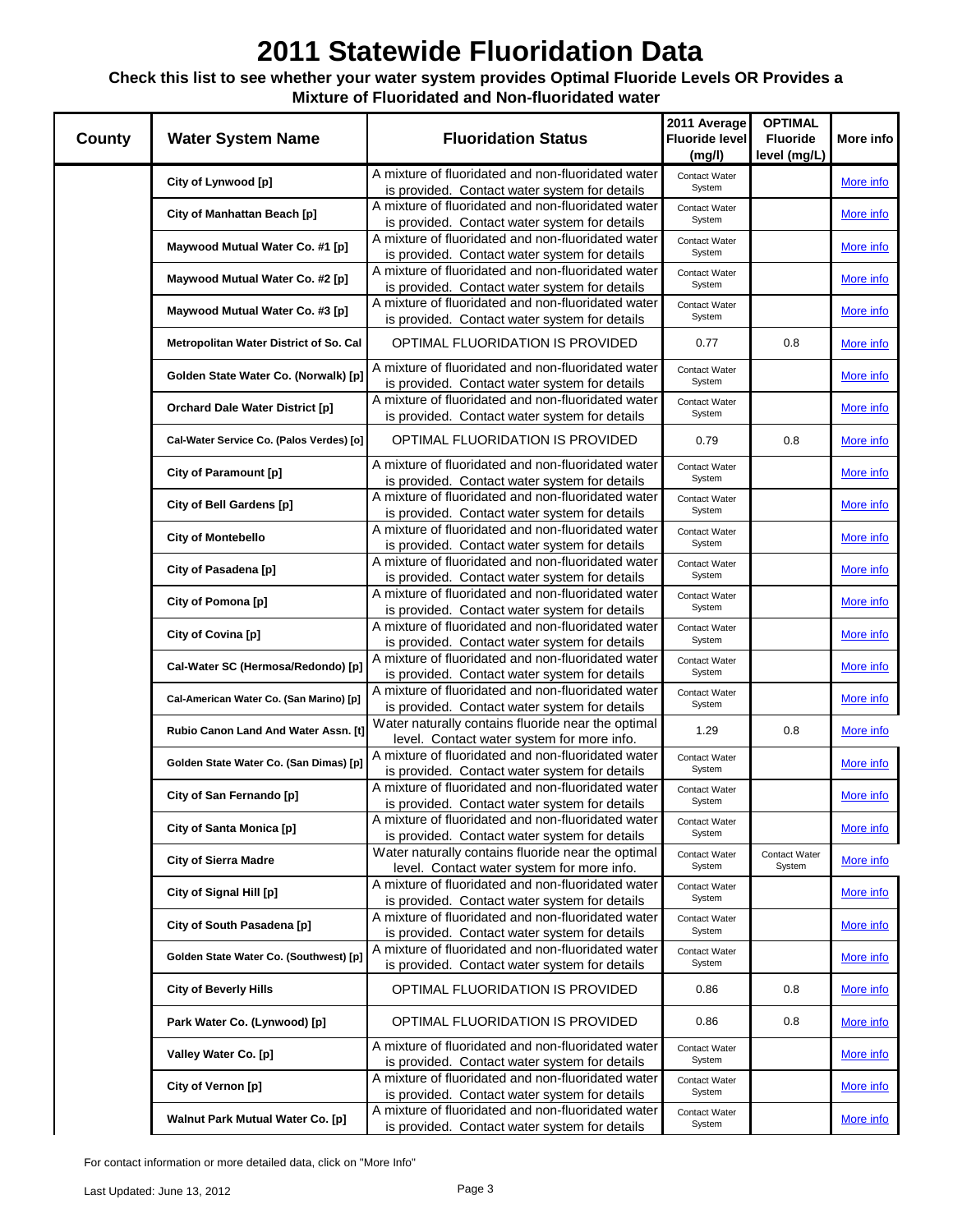### **Check this list to see whether your water system provides Optimal Fluoride Levels OR Provides a Mixture of Fluoridated and Non-fluoridated water**

| <b>County</b> | <b>Water System Name</b>                     | <b>Fluoridation Status</b>                                                                          | 2011 Average<br>Fluoride level<br>(mg/l) | <b>OPTIMAL</b><br><b>Fluoride</b><br>level (mg/L) | More info        |
|---------------|----------------------------------------------|-----------------------------------------------------------------------------------------------------|------------------------------------------|---------------------------------------------------|------------------|
|               | Suburban Water Sys (Whittier) [p]            | A mixture of fluoridated and non-fluoridated water                                                  | Contact Water                            |                                                   | More info        |
|               |                                              | is provided. Contact water system for details                                                       | System                                   |                                                   |                  |
|               | City of Burbank [p]                          | A mixture of fluoridated and non-fluoridated water<br>is provided. Contact water system for details | Contact Water<br>System                  |                                                   | More info        |
|               |                                              | A mixture of fluoridated and non-fluoridated water                                                  | Contact Water                            |                                                   |                  |
|               | City of Norwalk [p]                          | is provided. Contact water system for details                                                       | System                                   |                                                   | More info        |
|               | <b>Rowland Water District [p]</b>            | A mixture of fluoridated and non-fluoridated water                                                  | Contact Water                            |                                                   | More info        |
|               |                                              | is provided. Contact water system for details                                                       | System                                   |                                                   |                  |
|               | Suburban Water Sys. (Covina Knolls) [p]      | A mixture of fluoridated and non-fluoridated water<br>is provided. Contact water system for details | Contact Water<br>System                  |                                                   | More info        |
|               | LA CWWD 29 & 80 (Malibu & Marina Del<br>Rey) | OPTIMAL FLUORIDATION IS PROVIDED                                                                    | 0.74                                     | 0.8                                               | <u>More info</u> |
|               |                                              | A mixture of fluoridated and non-fluoridated water                                                  | Contact Water                            |                                                   |                  |
|               | Suburban Water Sys. (San Jose) [p]           | is provided. Contact water system for details                                                       | System                                   |                                                   | More info        |
|               | Park Water Co. (Norwalk/Bellflower)          | OPTIMAL FLUORIDATION IS PROVIDED                                                                    | 0.83                                     | 0.8                                               | More info        |
|               | City of Torrance [p]                         | A mixture of fluoridated and non-fluoridated water                                                  | Contact Water                            |                                                   | More info        |
|               |                                              | is provided. Contact water system for details                                                       | System                                   |                                                   |                  |
|               | La Habra Heights County WD [p]               | A mixture of fluoridated and non-fluoridated water<br>is provided. Contact water system for details | Contact Water<br>System                  |                                                   | More info        |
|               | Golden State WC (So. San Gabriel) [p]        | A mixture of fluoridated and non-fluoridated water<br>is provided. Contact water system for details | Contact Water<br>System                  |                                                   | More info        |
|               | Las Virgenes Municipal Water District [p]    | OPTIMAL FLUORIDATION IS PROVIDED                                                                    | Contact Water<br>System                  | Contact Water<br>System                           | More info        |
|               | <b>Walnut Valley Water District [p]</b>      | A mixture of fluoridated and non-fluoridated water<br>is provided. Contact water system for details | Contact Water<br>System                  |                                                   | More info        |
|               | City of Lakewood [p]                         | A mixture of fluoridated and non-fluoridated water<br>is provided. Contact water system for details | Contact Water<br>System                  |                                                   | More info        |
|               | Mesa Crest Water Co. [o]                     | OPTIMAL FLUORIDATION IS PROVIDED                                                                    | 0.77                                     | 0.8                                               | More info        |
|               | City of Santa Fe Springs [p]                 | A mixture of fluoridated and non-fluoridated water<br>is provided. Contact water system for details | Contact Water<br>System                  |                                                   | More info        |
| Marin         | <b>Marin Municipal Water District</b>        | OPTIMAL FLUORIDATION IS PROVIDED                                                                    | Contact Water<br>System                  | 0.9                                               | More info        |
|               | NPS GG NRA [j]                               | OPTIMAL FLUORIDATION IS PROVIDED                                                                    | Contact Water<br>System                  | 0.9                                               | More info        |
| <b>Merced</b> | <b>City of Los Banos</b>                     | OPTIMAL FLUORIDATION IS PROVIDED                                                                    | 0.86                                     | 0.8                                               | <u>More info</u> |
|               | <b>City of Merced</b>                        | OPTIMAL FLUORIDATION IS PROVIDED                                                                    | Contact Water<br>System                  | 0.9                                               | More info        |
| <b>Napa</b>   | City of American Canyon [n]                  | A mixture of fluoridated and non-fluoridated water<br>is provided. Contact water system for details | Contact Water<br>System                  |                                                   | More info        |
| Orange        | Knott's Berry Farm [p]                       | A mixture of fluoridated and non-fluoridated water<br>is provided. Contact water system for details | Contact Water<br>System                  |                                                   | More info        |
|               | City of Anaheim [p]                          | A mixture of fluoridated and non-fluoridated water<br>is provided. Contact water system for details | Contact Water<br>System                  |                                                   | More info        |
|               | City of Brea [p]                             | A mixture of fluoridated and non-fluoridated water<br>is provided. Contact water system for details | Contact Water<br>System                  |                                                   | More info        |
|               | City of Buena Park [p]                       | A mixture of fluoridated and non-fluoridated water<br>is provided. Contact water system for details | Contact Water<br>System                  |                                                   | More info        |
|               | <b>Mesa Consolidated WD [p]</b>              | A mixture of fluoridated and non-fluoridated water<br>is provided. Contact water system for details | Contact Water<br>System                  |                                                   | More info        |
|               | City of Fullerton [p]                        | A mixture of fluoridated and non-fluoridated water<br>is provided. Contact water system for details | Contact Water<br>System                  |                                                   | More info        |
|               | Laguna Beach County Water District [o]       | OPTIMAL FLUORIDATION IS PROVIDED                                                                    | 0.77                                     | 0.8                                               | More info        |
|               | City of La Habra [p]                         | A mixture of fluoridated and non-fluoridated water<br>is provided. Contact water system for details | Contact Water<br>System                  |                                                   | More info        |
|               | Golden State Water Co. (West Orange) [p]     | A mixture of fluoridated and non-fluoridated water<br>is provided. Contact water system for details | Contact Water<br>System                  |                                                   | More info        |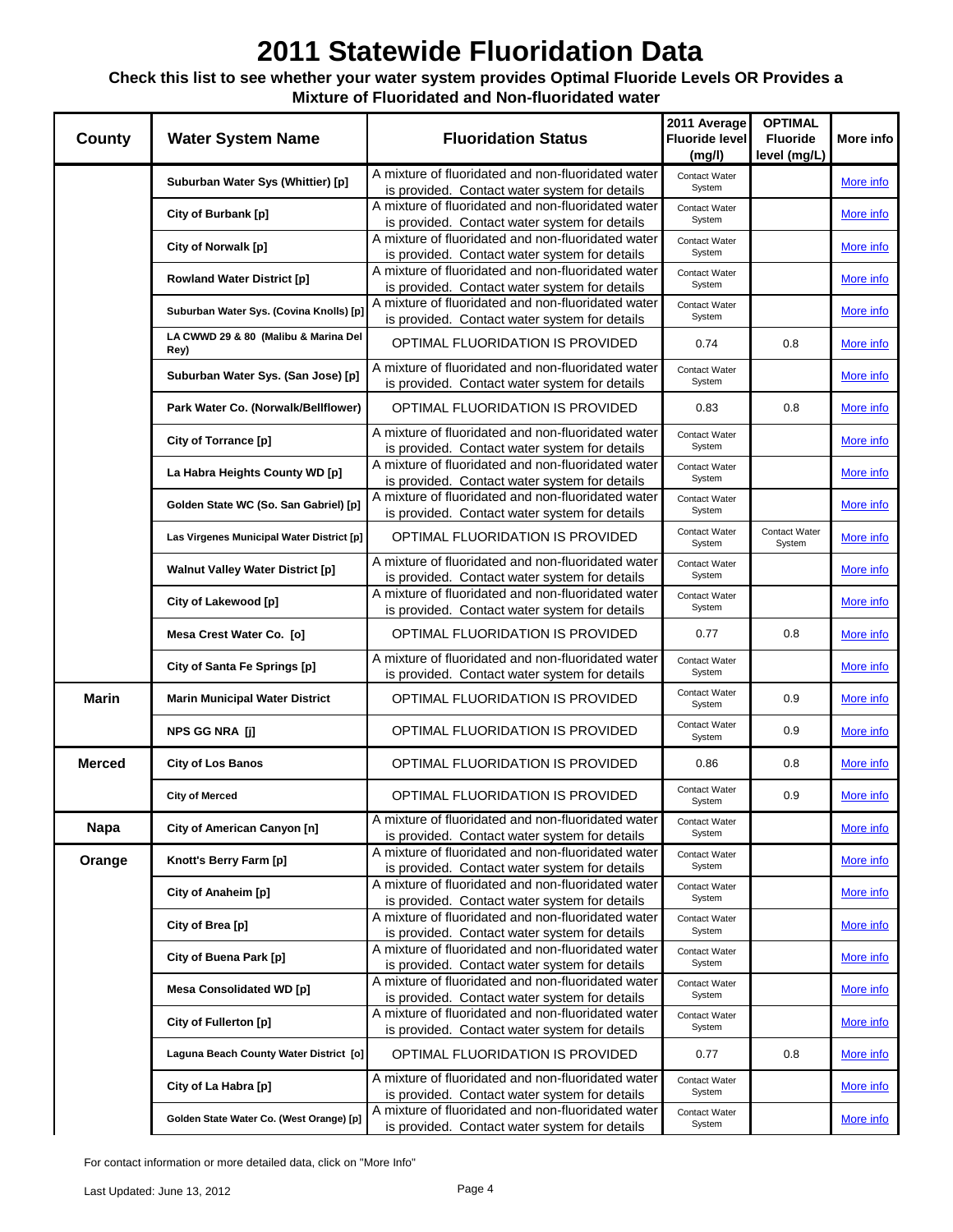### **Check this list to see whether your water system provides Optimal Fluoride Levels OR Provides a Mixture of Fluoridated and Non-fluoridated water**

| <b>County</b> | <b>Water System Name</b>                   | <b>Fluoridation Status</b>                                                                          | 2011 Average<br><b>Fluoride level</b><br>(mg/l) | <b>OPTIMAL</b><br><b>Fluoride</b><br>level (mg/L) | More info        |
|---------------|--------------------------------------------|-----------------------------------------------------------------------------------------------------|-------------------------------------------------|---------------------------------------------------|------------------|
|               | City of Newport Beach [p]                  | A mixture of fluoridated and non-fluoridated water                                                  | Contact Water                                   |                                                   | More info        |
|               |                                            | is provided. Contact water system for details                                                       | System                                          |                                                   |                  |
|               | City of Orange [p]                         | A mixture of fluoridated and non-fluoridated water<br>is provided. Contact water system for details | Contact Water<br>System                         |                                                   | More info        |
|               |                                            | A mixture of fluoridated and non-fluoridated water                                                  | Contact Water                                   |                                                   |                  |
|               | Orange Park Acres MWC [p]                  | is provided. Contact water system for details                                                       | System                                          |                                                   | More info        |
|               | City of San Juan Capistrano [p]            | A mixture of fluoridated and non-fluoridated water                                                  | Contact Water                                   |                                                   | More info        |
|               |                                            | is provided. Contact water system for details                                                       | System                                          |                                                   |                  |
|               | Golden State Water Co. (Placentia) [p]     | A mixture of fluoridated and non-fluoridated water<br>is provided. Contact water system for details | Contact Water<br>System                         |                                                   | More info        |
|               |                                            | A mixture of fluoridated and non-fluoridated water                                                  | Contact Water                                   |                                                   |                  |
|               | City of San Clemente [p]                   | is provided. Contact water system for details                                                       | System                                          |                                                   | <u>More info</u> |
|               | Yorba Linda Water District [p]             | A mixture of fluoridated and non-fluoridated water                                                  | Contact Water                                   |                                                   | More info        |
|               |                                            | is provided. Contact water system for details                                                       | System                                          |                                                   |                  |
|               | City of Santa Ana [p]                      | A mixture of fluoridated and non-fluoridated water<br>is provided. Contact water system for details | Contact Water<br>System                         |                                                   | More info        |
|               |                                            | A mixture of fluoridated and non-fluoridated water                                                  | Contact Water                                   |                                                   |                  |
|               | City of Seal Beach [p]                     | is provided. Contact water system for details                                                       | System                                          |                                                   | More info        |
|               | South Coast Water Dist. (South Coast) [o]  | OPTIMAL FLUORIDATION IS PROVIDED                                                                    | 0.77                                            | 0.8                                               | More info        |
|               | City of Tustin [p]                         | A mixture of fluoridated and non-fluoridated water<br>is provided. Contact water system for details | Contact Water<br>System                         |                                                   | More info        |
|               | Golden State WC (Cowan Heights) [p]        | A mixture of fluoridated and non-fluoridated water                                                  | Contact Water                                   |                                                   | More info        |
|               |                                            | is provided. Contact water system for details                                                       | System                                          |                                                   |                  |
|               | <b>City of Huntington Beach</b>            | OPTIMAL FLUORIDATION IS PROVIDED                                                                    | 0.90                                            | 0.8                                               | More info        |
|               | South Coast WD (Capistrano Beach) [o]      | <b>OPTIMAL FLUORIDATION IS PROVIDED</b>                                                             | 0.77                                            | 0.8                                               | More info        |
|               | City of Garden Grove [p]                   | A mixture of fluoridated and non-fluoridated water<br>is provided. Contact water system for details | Contact Water<br>System                         |                                                   | More info        |
|               | City of Westminster [p]                    | A mixture of fluoridated and non-fluoridated water                                                  | Contact Water                                   |                                                   | More info        |
|               |                                            | is provided. Contact water system for details<br>A mixture of fluoridated and non-fluoridated water | System                                          |                                                   |                  |
|               | East Orange County WD (Retail Zone) [p]    | is provided. Contact water system for details                                                       | Contact Water<br>System                         |                                                   | More info        |
|               | <b>City of Fountain Valley</b>             | OPTIMAL FLUORIDATION IS PROVIDED                                                                    | Contact Water<br>System                         | 0.8                                               | More info        |
|               | Golden State Water Co. (Yorba Linda) [p]   | A mixture of fluoridated and non-fluoridated water<br>is provided. Contact water system for details | Contact Water<br>System                         |                                                   | <u>More info</u> |
|               | Joint Regional Water Supply Sys. [o]       | OPTIMAL FLUORIDATION IS PROVIDED                                                                    | 0.77                                            | 0.8                                               | More info        |
|               | <b>Moulton Niguel Water District [o]</b>   | OPTIMAL FLUORIDATION IS PROVIDED                                                                    | 0.77                                            | 0.8                                               | More info        |
|               | El Toro Water District [o]                 | OPTIMAL FLUORIDATION IS PROVIDED                                                                    | 0.77                                            | 0.8                                               | More info        |
|               | Irvine Ranch Water District [p]            | A mixture of fluoridated and non-fluoridated water<br>is provided. Contact water system for details | Contact Water<br>System                         |                                                   | More info        |
|               | East Orange County WD (Wholesale Zone) [o] | OPTIMAL FLUORIDATION IS PROVIDED                                                                    | 0.77                                            | 0.8                                               | More info        |
|               | Trabuco Canyon Water District [p]          | A mixture of fluoridated and non-fluoridated water<br>is provided. Contact water system for details | Contact Water<br>System                         |                                                   | More info        |
|               | Irvine Ranch Water District (Santiago) [p] | A mixture of fluoridated and non-fluoridated water<br>is provided. Contact water system for details | Contact Water<br>System                         |                                                   | More info        |
|               | City of La Palma [p]                       | A mixture of fluoridated and non-fluoridated water<br>is provided. Contact water system for details | Contact Water<br>System                         |                                                   | More info        |
|               | Santa Margarita Water District [o]         | OPTIMAL FLUORIDATION IS PROVIDED                                                                    | 0.77                                            | 0.8                                               | More info        |
| <b>Placer</b> | City of Roseville - West Train             | OPTIMAL FLUORIDATION IS PROVIDED                                                                    | Contact Water<br>System                         | Contact Water<br>System                           | More info        |
|               | City of Roseville - East Train             | OPTIMAL FLUORIDATION IS PROVIDED                                                                    | Contact Water<br>System                         | Contact Water<br>System                           | More info        |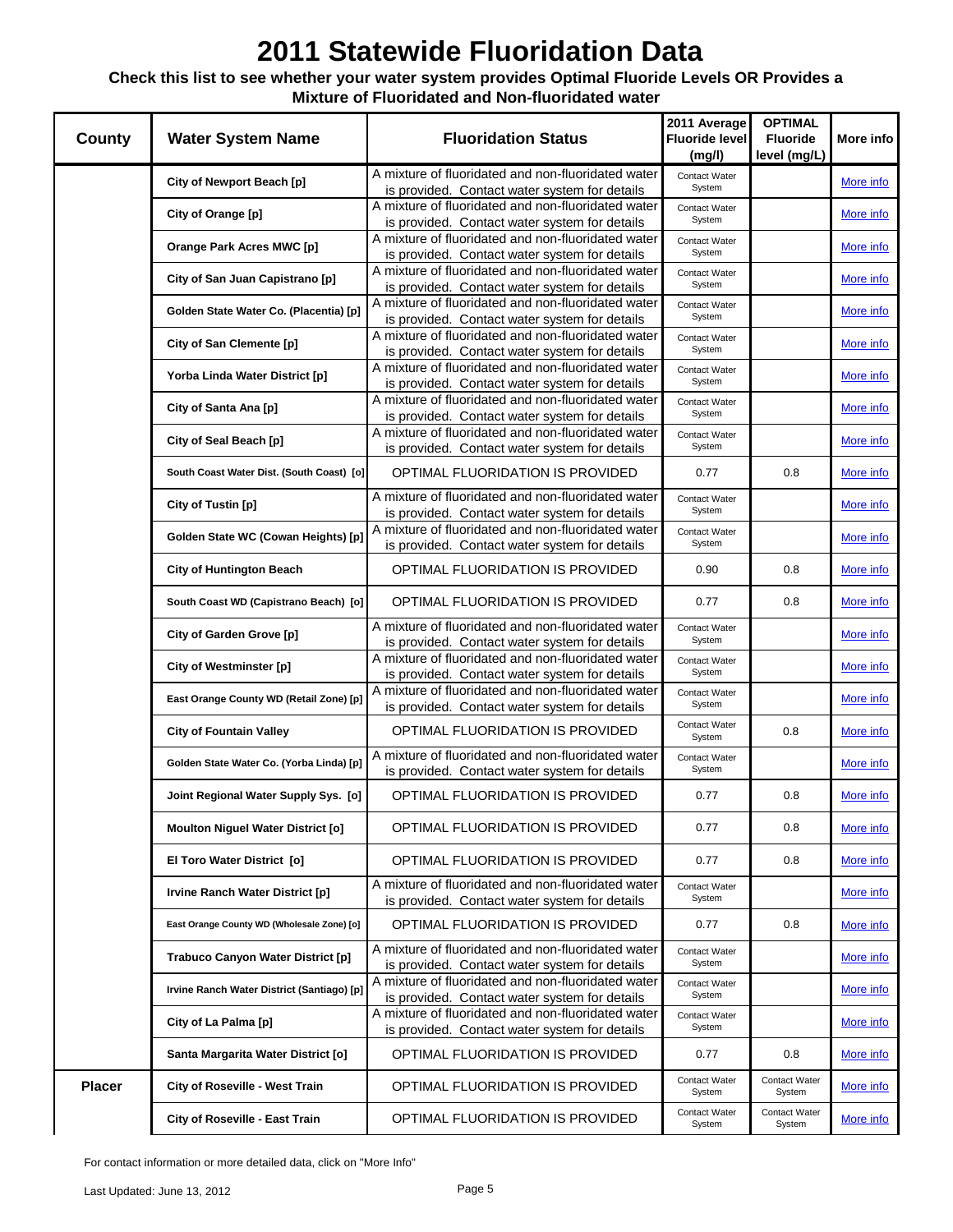### **Check this list to see whether your water system provides Optimal Fluoride Levels OR Provides a Mixture of Fluoridated and Non-fluoridated water**

| County            | <b>Water System Name</b>                   | <b>Fluoridation Status</b>                                                                          | 2011 Average<br><b>Fluoride level</b><br>(mg/l) | <b>OPTIMAL</b><br><b>Fluoride</b><br>level (mg/L) | More info        |
|-------------------|--------------------------------------------|-----------------------------------------------------------------------------------------------------|-------------------------------------------------|---------------------------------------------------|------------------|
|                   | Placer CWA - (Bianchi Estates) [v]         | OPTIMAL FLUORIDATION IS PROVIDED                                                                    | Contact Water<br>System                         | Contact Water<br>System                           | More info        |
|                   | Cal-American Water Co. (West Placer) [v]   | OPTIMAL FLUORIDATION IS PROVIDED                                                                    | Contact Water<br>System                         | Contact Water<br>System                           | More info        |
| <b>Riverside</b>  | Box Springs Mutual Water Co. [p]           | A mixture of fluoridated and non-fluoridated water<br>is provided. Contact water system for details | Contact Water<br>System                         |                                                   | More info        |
|                   | <b>Eastern Municipal WD</b>                | A mixture of fluoridated and non-fluoridated water<br>is provided. Contact water system for details | Contact Water<br>System                         |                                                   | More info        |
|                   | <b>Elsinore Valley Municipal WD [r]</b>    | A mixture of fluoridated and non-fluoridated water<br>is provided. Contact water system for details | Contact Water<br>System                         |                                                   | More info        |
|                   | Elsinore Water District (Country Club) [r] | A mixture of fluoridated and non-fluoridated water<br>is provided. Contact water system for details | Contact Water<br>System                         |                                                   | <u>More info</u> |
|                   | City of Hemet [r]                          | A mixture of fluoridated and non-fluoridated water<br>is provided. Contact water system for details | Contact Water<br>System                         |                                                   | More info        |
|                   | Home Gardens County WD [p]                 | A mixture of fluoridated and non-fluoridated water<br>is provided. Contact water system for details | Contact Water<br>System                         |                                                   | More info        |
|                   | <b>Indio Water Authority</b>               | Water naturally contains fluoride near the optimal<br>level. Contact water system for more info.    | Contact Water<br>System                         | Contact Water<br>System                           | More info        |
|                   | City of Norco [p]                          | A mixture of fluoridated and non-fluoridated water<br>is provided. Contact water system for details | Contact Water<br>System                         |                                                   | More info        |
|                   | Nuevo Water Co. [r]                        | A mixture of fluoridated and non-fluoridated water<br>is provided. Contact water system for details | Contact Water<br>System                         |                                                   | More info        |
|                   | City of Perris [q]                         | A mixture of fluoridated and non-fluoridated water<br>is provided. Contact water system for details | Contact Water<br>System                         |                                                   | More info        |
|                   | City of Riverside [p]                      | A mixture of fluoridated and non-fluoridated water<br>is provided. Contact water system for details | Contact Water<br>System                         |                                                   | More info        |
|                   | City of San Jacinto [r]                    | A mixture of fluoridated and non-fluoridated water<br>is provided. Contact water system for details | Contact Water<br>System                         |                                                   | More info        |
|                   | Western MWD - Murrieta Division [r]        | <b>OPTIMAL FLUORIDATION IS PROVIDED</b>                                                             | 0.60                                            | 0.8                                               | More info        |
|                   | City of Corona [p]                         | A mixture of fluoridated and non-fluoridated water<br>is provided. Contact water system for details | Contact Water<br>System                         |                                                   | More info        |
|                   | Rancho California WD [p]                   | A mixture of fluoridated and non-fluoridated water<br>is provided. Contact water system for details | Contact Water<br>System                         |                                                   | More info        |
|                   | The Farm Mutual Water Co. [r]              | A mixture of fluoridated and non-fluoridated water<br>is provided. Contact water system for details | Contact Water<br>System                         |                                                   | More info        |
|                   | Western MWD [o]                            | OPTIMAL FLUORIDATION IS PROVIDED                                                                    | 0.7                                             | 0.8                                               | <u>More info</u> |
|                   | Lee Lake Water District [p]                | A mixture of fluoridated and non-fluoridated water<br>is provided. Contact water system for details | Contact Water<br>System                         |                                                   | More info        |
|                   | Western MWD (ID A - Rainbow) [o]           | OPTIMAL FLUORIDATION IS PROVIDED                                                                    | 0.7                                             | 0.8                                               | More info        |
|                   | Elsinore Water District (Lakeland) [r]     | A mixture of fluoridated and non-fluoridated water<br>is provided. Contact water system for details | Contact Water<br>System                         |                                                   | More info        |
| <b>Sacramento</b> | Sacramento Suburban Water District -       | <b>OPTIMAL FLUORIDATION IS PROVIDED</b>                                                             | 0.91                                            | 0.8                                               | More info        |
|                   | Cal-American Water Co. (Suburban)          | OPTIMAL FLUORIDATION IS PROVIDED                                                                    | 0.93                                            | 0.8                                               | More info        |
|                   | Cal-American Water Co. (Parkway)           | OPTIMAL FLUORIDATION IS PROVIDED                                                                    | 0.87                                            | 0.8                                               | More info        |
|                   | <b>City of Sacramento</b>                  | OPTIMAL FLUORIDATION IS PROVIDED                                                                    | 0.86                                            | 0.8                                               | More info        |
|                   | Sacramento County Water Agency [e]         | A mixture of fluoridated and non-fluoridated water<br>is provided. Contact water system for details | Contact Water<br>System                         |                                                   | More info        |
|                   | Cal-American Water Co. (Rosemont)          | OPTIMAL FLUORIDATION IS PROVIDED                                                                    | 0.90                                            | 0.8                                               | More info        |
|                   | Cal-American Water Co. (Arden)             | OPTIMAL FLUORIDATION IS PROVIDED                                                                    | 0.86                                            | 0.8                                               | More info        |
| San Bernardino    | <b>Redlands MUD</b>                        | Water naturally contains fluoride near the optimal<br>level. Contact water system for more info.    | Contact Water<br>System                         | Contact Water<br>System                           | More info        |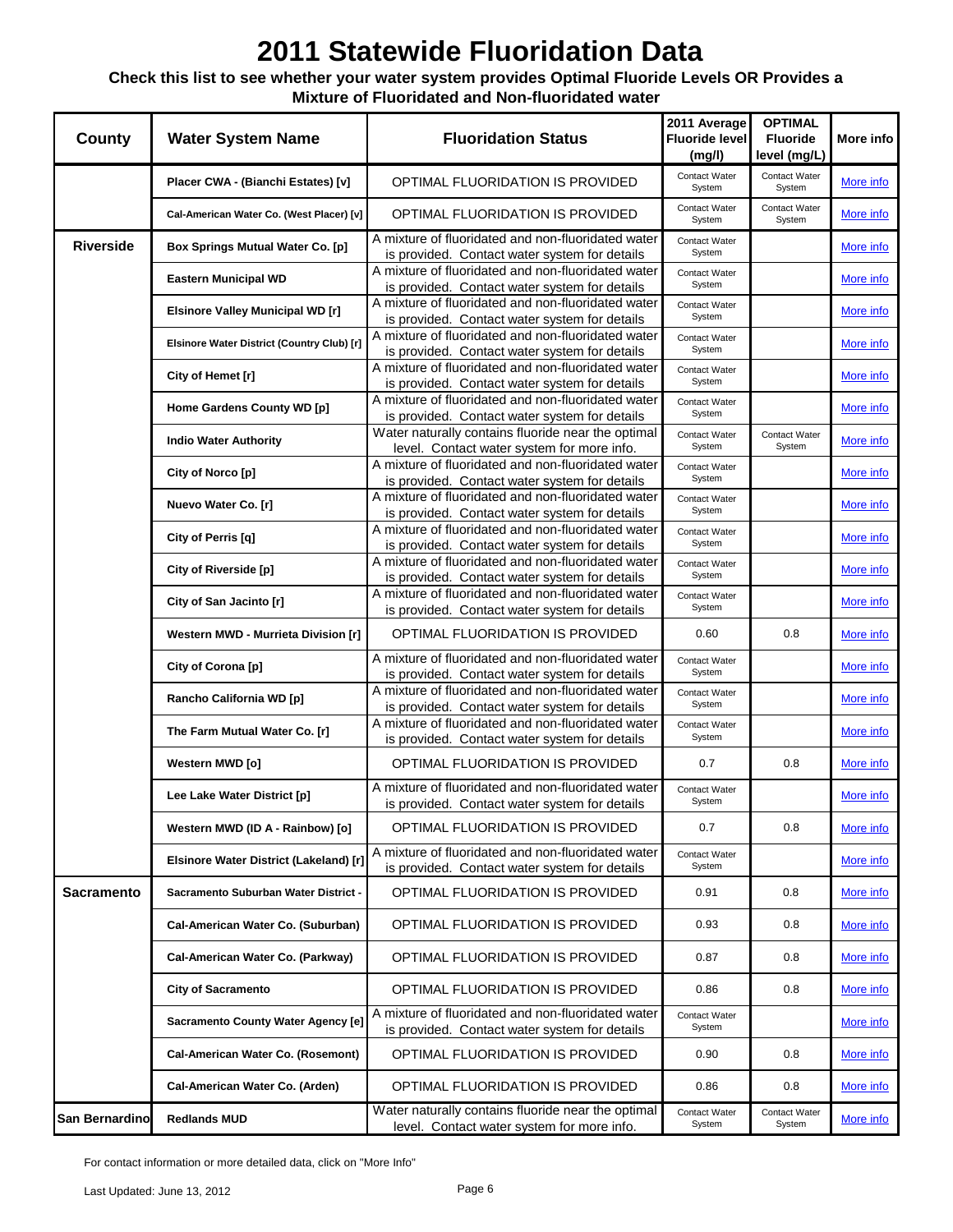### **Check this list to see whether your water system provides Optimal Fluoride Levels OR Provides a Mixture of Fluoridated and Non-fluoridated water**

| County               | <b>Water System Name</b>                                   | <b>Fluoridation Status</b>                                                                          | 2011 Average<br><b>Fluoride level</b><br>(mg/l) | <b>OPTIMAL</b><br><b>Fluoride</b><br>level (mg/L) | More info        |
|----------------------|------------------------------------------------------------|-----------------------------------------------------------------------------------------------------|-------------------------------------------------|---------------------------------------------------|------------------|
| San Diego            | Yuima Municipal WD (IDA) [p]                               | A mixture of fluoridated and non-fluoridated water<br>is provided. Contact water system for details | Contact Water<br>System                         |                                                   | More info        |
|                      | Yuima Municipal WD [p]                                     | A mixture of fluoridated and non-fluoridated water<br>is provided. Contact water system for details | Contact Water<br>System                         |                                                   | More info        |
|                      | California-American Water Co (Coronado, Imperial<br>Beach) | OPTIMAL FLUORIDATION IS PROVIDED                                                                    | Contact Water<br>System                         | Contact Water<br>System                           | More info        |
|                      | Vallecitos Water District [o]                              | OPTIMAL FLUORIDATION IS PROVIDED                                                                    | 0.77                                            | 0.8                                               | More info        |
|                      | City of Del Mar [w]                                        | OPTIMAL FLUORIDATION IS PROVIDED                                                                    | Contact Water<br>System                         | Contact Water<br>System                           | More info        |
|                      | Carlsbad MWD[o]                                            | OPTIMAL FLUORIDATION IS PROVIDED                                                                    | 0.77                                            | 0.8                                               | <u>More info</u> |
|                      | <b>City of Escondido</b>                                   | OPTIMAL FLUORIDATION IS PROVIDED                                                                    | 0.82                                            | 0.8                                               | More info        |
|                      | <b>Fallbrook Public Utility District [o]</b>               | OPTIMAL FLUORIDATION IS PROVIDED                                                                    | 0.77                                            | 0.8                                               | More info        |
|                      | <b>Helix Water District</b>                                | OPTIMAL FLUORIDATION IS PROVIDED                                                                    | 0.71                                            | 0.8                                               | More info        |
|                      | Lakeside Water District [g]                                | A mixture of fluoridated and non-fluoridated water<br>is provided. Contact water system for details | Contact Water<br>System                         |                                                   | More info        |
|                      | City of Oceanside [p]                                      | A mixture of fluoridated and non-fluoridated water<br>is provided. Contact water system for details | Contact Water<br>System                         |                                                   | More info        |
|                      | <b>Rainbow MWDistrict [o]</b>                              | OPTIMAL FLUORIDATION IS PROVIDED                                                                    | 0.77                                            | 0.8                                               | More info        |
|                      | Rincon Del Diablo MWD (ID-1) [o]                           | OPTIMAL FLUORIDATION IS PROVIDED                                                                    | 0.77                                            | 0.8                                               | More info        |
|                      | Ramona Municipal Water District [o]                        | OPTIMAL FLUORIDATION IS PROVIDED                                                                    | 0.77                                            | 0.8                                               | More info        |
|                      | <b>City of San Diego</b>                                   | OPTIMAL FLUORIDATION IS PROVIDED                                                                    | Contact Water<br>System                         | <b>Contact Water</b><br>System                    | More info        |
|                      | <b>Valley Center Municipal WD [o]</b>                      | OPTIMAL FLUORIDATION IS PROVIDED                                                                    | 0.77                                            | 0.8                                               | More info        |
|                      | Vista Irrigation District [o]                              | OPTIMAL FLUORIDATION IS PROVIDED                                                                    | 0.77                                            | 0.8                                               | More info        |
|                      | Olivenhain Municipal WD [p]                                | A mixture of fluoridated and non-fluoridated water<br>is provided. Contact water system for details | Contact Water<br>System                         |                                                   | More info        |
|                      | <b>Otay Water District [g]</b>                             | A mixture of fluoridated and non-fluoridated water<br>is provided. Contact water system for details | Contact Water<br>System                         |                                                   | <u>More info</u> |
|                      | Padre Dam Municipal WD [s]                                 | OPTIMAL FLUORIDATION IS PROVIDED                                                                    | 0.71                                            | Contact Water<br>System                           | More info        |
|                      | Cal-Water Service Co. (Bear Gulch) [i]                     | A mixture of fluoridated and non-fluoridated water<br>is provided. Contact water system for details | Contact Water<br>System                         |                                                   | More info        |
|                      | Cal-Water Service Co. (So. San Francisco) [i]              | A mixture of fluoridated and non-fluoridated water<br>is provided. Contact water system for details | Contact Water<br>System                         |                                                   | More info        |
|                      | City of San Bruno [i]                                      | A mixture of fluoridated and non-fluoridated water<br>is provided. Contact water system for details | Contact Water<br>System                         |                                                   | More info        |
| <b>San Francisco</b> | San Francisco Regional Water Sys.                          | OPTIMAL FLUORIDATION IS PROVIDED                                                                    | 0.95                                            | $\mathbf{1}$                                      | More info        |
|                      | San Francisco International Airport [c]                    | OPTIMAL FLUORIDATION IS PROVIDED                                                                    | 0.95                                            | $\mathbf{1}$                                      | More info        |
|                      | San Francisco Public Utility Comm. SFWS [c]                | OPTIMAL FLUORIDATION IS PROVIDED                                                                    | 0.95                                            | $\mathbf{1}$                                      | More info        |
|                      | <b>Presidio of San Francisco</b>                           | OPTIMAL FLUORIDATION IS PROVIDED                                                                    | 1.10                                            | $\mathbf{1}$                                      | More info        |
|                      | Treasure Island [c]                                        | OPTIMAL FLUORIDATION IS PROVIDED                                                                    | 0.95                                            | $\mathbf{1}$                                      | More info        |
| San Luis Obispo      | <b>City of San Luis Obispo</b>                             | OPTIMAL FLUORIDATION IS PROVIDED                                                                    | 0.86                                            | 0.8                                               | More info        |
| <b>San Mateo</b>     | Mid-Peninsula Water District [c]                           | OPTIMAL FLUORIDATION IS PROVIDED                                                                    | 0.95                                            | $\mathbf{1}$                                      | More info        |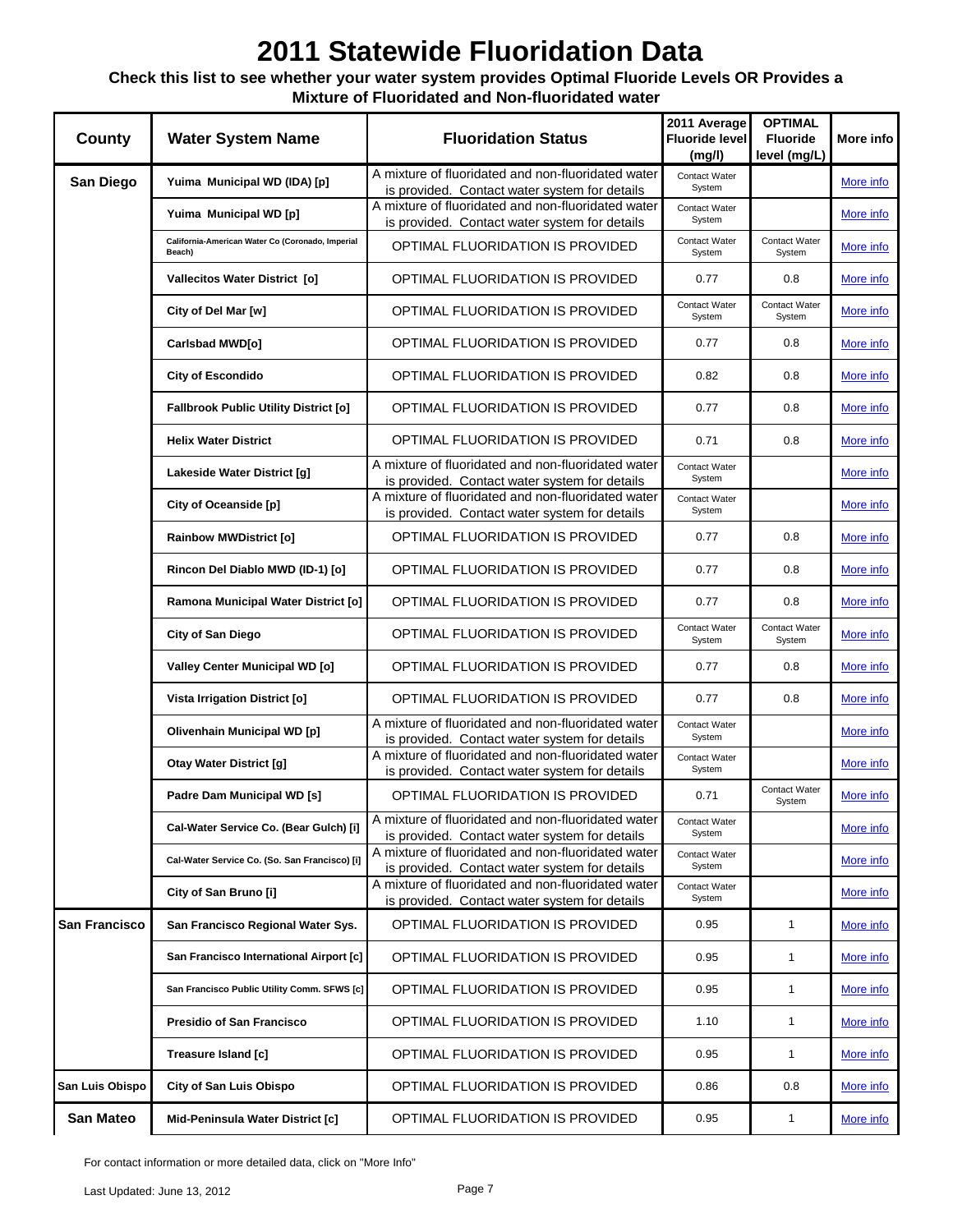### **Check this list to see whether your water system provides Optimal Fluoride Levels OR Provides a Mixture of Fluoridated and Non-fluoridated water**

| County             | <b>Water System Name</b>                 | <b>Fluoridation Status</b>                                                                          | 2011 Average<br><b>Fluoride level</b><br>(mg/l) | <b>OPTIMAL</b><br><b>Fluoride</b><br>level (mg/L) | More info        |
|--------------------|------------------------------------------|-----------------------------------------------------------------------------------------------------|-------------------------------------------------|---------------------------------------------------|------------------|
|                    | City of Brisbane [c]                     | OPTIMAL FLUORIDATION IS PROVIDED                                                                    | 0.95                                            | $\mathbf{1}$                                      | More info        |
|                    | City of Burlingame [c]                   | OPTIMAL FLUORIDATION IS PROVIDED                                                                    | 0.95                                            | $\mathbf{1}$                                      | More info        |
|                    | <b>Guadalupe Valley MID [c]</b>          | OPTIMAL FLUORIDATION IS PROVIDED                                                                    | 0.95                                            | $\mathbf{1}$                                      | More info        |
|                    | Cal-Water Service Co. (San Carlos) [c]   | OPTIMAL FLUORIDATION IS PROVIDED                                                                    | 0.95                                            | $\mathbf{1}$                                      | More info        |
|                    | Cal-Water Service Co. (San Mateo) [c]    | OPTIMAL FLUORIDATION IS PROVIDED                                                                    | 0.95                                            | $\mathbf{1}$                                      | More info        |
|                    | City of Daly City                        | OPTIMAL FLUORIDATION IS PROVIDED                                                                    | 0.99                                            | $\mathbf{1}$                                      | More info        |
|                    | <b>Skyline County Water District [c]</b> | OPTIMAL FLUORIDATION IS PROVIDED                                                                    | 0.95                                            | $\mathbf{1}$                                      | More info        |
|                    | City of Hillsborough [c]                 | OPTIMAL FLUORIDATION IS PROVIDED                                                                    | 0.95                                            | $\mathbf{1}$                                      | More info        |
|                    | City of Menlo Park [c]                   | OPTIMAL FLUORIDATION IS PROVIDED                                                                    | 0.95                                            | $\mathbf{1}$                                      | More info        |
|                    | City of Millbrae [c]                     | OPTIMAL FLUORIDATION IS PROVIDED                                                                    | 0.95                                            | $\mathbf{1}$                                      | More info        |
|                    | Estero MID [c]                           | OPTIMAL FLUORIDATION IS PROVIDED                                                                    | 0.95                                            | $\mathbf{1}$                                      | More info        |
|                    | City of Redwood City [c]                 | OPTIMAL FLUORIDATION IS PROVIDED                                                                    | 0.95                                            | $\mathbf{1}$                                      | More info        |
|                    | City of East Palo Alto [c]               | OPTIMAL FLUORIDATION IS PROVIDED                                                                    | 0.95                                            | $\mathbf{1}$                                      | More info        |
|                    | <b>North Coast County WD [c]</b>         | OPTIMAL FLUORIDATION IS PROVIDED                                                                    | 0.95                                            | $\mathbf{1}$                                      | More info        |
|                    | <b>Westborough County WD [c]</b>         | OPTIMAL FLUORIDATION IS PROVIDED                                                                    | 0.95                                            | $\mathbf{1}$                                      | More info        |
| Santa Barbara      | <b>City of Santa Maria</b>               | OPTIMAL FLUORIDATION IS PROVIDED                                                                    | 0.92                                            | 0.9                                               | More info        |
|                    | Vandenberg Air Force Base                | OPTIMAL FLUORIDATION IS PROVIDED                                                                    | 0.89                                            | 0.9                                               | More info        |
| <b>Santa Clara</b> | City of Milpitas [i]                     | A mixture of fluoridated and non-fluoridated water<br>is provided. Contact water system for details | Contact Water<br>System                         |                                                   | More info        |
|                    | <b>City of Mountain View</b>             | OPTIMAL FLUORIDATION IS PROVIDED                                                                    | 0.93                                            | 0.9                                               | More info        |
|                    | City of Palo Alto [c]                    | OPTIMAL FLUORIDATION IS PROVIDED                                                                    | 0.95                                            | $\mathbf{1}$                                      | More info        |
|                    | City of Santa Clara [i]                  | A mixture of fluoridated and non-fluoridated water<br>is provided. Contact water system for details | Contact Water<br>System                         |                                                   | More info        |
|                    | <b>Stanford University [c]</b>           | OPTIMAL FLUORIDATION IS PROVIDED                                                                    | 0.95                                            | $\mathbf{1}$                                      | More info        |
|                    | City of Sunnyvale [i]                    | A mixture of fluoridated and non-fluoridated water<br>is provided. Contact water system for details | Contact Water<br>System                         |                                                   | More info        |
|                    | City of San Jose (NSJ/Alviso) [c]        | OPTIMAL FLUORIDATION IS PROVIDED                                                                    | 0.95                                            | $\mathbf{1}$                                      | More info        |
|                    | City of San Jose (Evergreen)             | OPTIMAL FLUORIDATION IS PROVIDED                                                                    | 0.85                                            | 0.8                                               | More info        |
|                    | Purissima Hills WD [c]                   | OPTIMAL FLUORIDATION IS PROVIDED                                                                    | 0.95                                            | $\mathbf{1}$                                      | More info        |
| Solano             | City of Benicia                          | OPTIMAL FLUORIDATION IS PROVIDED                                                                    | 0.88                                            | 0.9                                               | More info        |
|                    | <b>City of Fairfield</b>                 | OPTIMAL FLUORIDATION IS PROVIDED                                                                    | 0.86                                            | 0.8                                               | More info        |
|                    | <b>City of Vallejo</b>                   | OPTIMAL FLUORIDATION IS PROVIDED                                                                    | 0.93                                            | 0.9                                               | More info        |
|                    | <b>City of Vacaville</b>                 | OPTIMAL FLUORIDATION IS PROVIDED                                                                    | 0.84                                            | 0.8                                               | <u>More info</u> |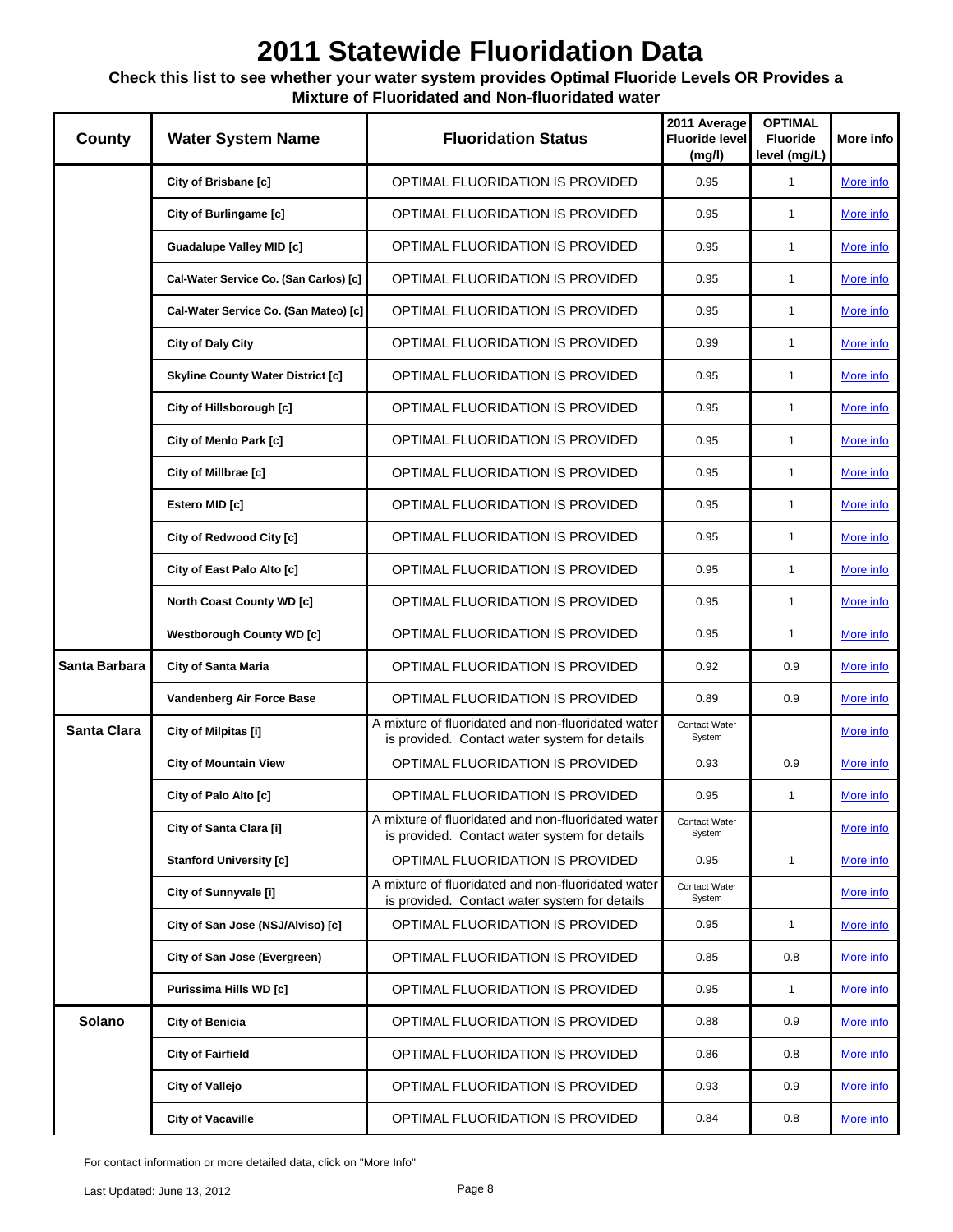### **Check this list to see whether your water system provides Optimal Fluoride Levels OR Provides a Mixture of Fluoridated and Non-fluoridated water**

| <b>County</b> | <b>Water System Name</b>                       | <b>Fluoridation Status</b>                                                                          | 2011 Average<br><b>Fluoride level</b><br>(mg/l) | <b>OPTIMAL</b><br><b>Fluoride</b><br>level (mg/L) | More info        |
|---------------|------------------------------------------------|-----------------------------------------------------------------------------------------------------|-------------------------------------------------|---------------------------------------------------|------------------|
|               | City of Vallejo (Travis AFB WTP)               | OPTIMAL FLUORIDATION IS PROVIDED                                                                    | 1.02                                            | 0.8                                               | More info        |
|               | <b>Travis Air Force Base</b>                   | OPTIMAL FLUORIDATION IS PROVIDED                                                                    | Contact Water<br>System                         | 0.8                                               | More info        |
| Sonoma        | <b>City of Healdsburg</b>                      | OPTIMAL FLUORIDATION IS PROVIDED                                                                    | Contact Water<br>System                         | 0.8                                               | More info        |
|               | Sonoma Co. #41-Fitch Mountain [k]              | OPTIMAL FLUORIDATION IS PROVIDED                                                                    | Contact Water<br>System                         | 0.8                                               | More info        |
|               | <b>US Coast Guard Training Center Petaluma</b> | OPTIMAL FLUORIDATION IS PROVIDED                                                                    | Contact Water<br>System                         | 0.9                                               | More info        |
| <b>Sutter</b> | City of Yuba City                              | OPTIMAL FLUORIDATION IS PROVIDED                                                                    | 0.82                                            | 0.8                                               | More info        |
| Ventura       | Solano Verde Mutual Water Co. [o]              | OPTIMAL FLUORIDATION IS PROVIDED                                                                    | 0.77                                            | 0.8                                               | More info        |
|               | Academy Mutual Water Co. [o]                   | OPTIMAL FLUORIDATION IS PROVIDED                                                                    | 0.77                                            | 0.8                                               | More info        |
|               | Thermic Mutual Water Co. [p]                   | A mixture of fluoridated and non-fluoridated water<br>is provided. Contact water system for details | Contact Water<br>System                         |                                                   | More info        |
|               | <b>Brandeis Bardin Institute [o]</b>           | OPTIMAL FLUORIDATION IS PROVIDED                                                                    | 0.77                                            | 0.8                                               | More info        |
|               | Ventura CWWD No. 17 (Bell Canyon) [o]          | OPTIMAL FLUORIDATION IS PROVIDED                                                                    | 0.77                                            | 0.8                                               | More info        |
|               | City of Oxnard [p]                             | A mixture of fluoridated and non-fluoridated water<br>is provided. Contact water system for details | Contact Water<br>System                         |                                                   | More info        |
|               | Pleasant Valley Mutual Water Co. [p]           | A mixture of fluoridated and non-fluoridated water<br>is provided. Contact water system for details | Contact Water<br>System                         |                                                   | More info        |
|               | City of Port Hueneme [d]                       | OPTIMAL FLUORIDATION IS PROVIDED                                                                    | 0.98                                            | 0.9                                               | More info        |
|               | Ventura CWWD No. 19 (Somis) [p]                | A mixture of fluoridated and non-fluoridated water<br>is provided. Contact water system for details | Contact Water<br>System                         |                                                   | More info        |
|               | Cal-Water Service Co. (Westlake) [o]           | OPTIMAL FLUORIDATION IS PROVIDED                                                                    | 0.80                                            | 0.8                                               | More info        |
|               | Ventura CWWD No. 1 (Moorpark) [p]              | A mixture of fluoridated and non-fluoridated water<br>is provided. Contact water system for details | Contact Water<br>System                         |                                                   | More info        |
|               | City of Camarillo [p]                          | A mixture of fluoridated and non-fluoridated water<br>is provided. Contact water system for details | Contact Water<br>System                         |                                                   | More info        |
|               | City of Thousand Oaks [o]                      | OPTIMAL FLUORIDATION IS PROVIDED                                                                    | 0.77                                            | 0.8                                               | More info        |
|               | Ventura CWWD No. 8 (Simi Valley) [o]           | OPTIMAL FLUORIDATION IS PROVIDED                                                                    | 0.77                                            | 0.8                                               | More info        |
|               | Channel Islands Beach CSD [d]                  | OPTIMAL FLUORIDATION IS PROVIDED                                                                    | 0.98                                            | 0.9                                               | More info        |
|               | Cal-American WC (Village District) [o]         | OPTIMAL FLUORIDATION IS PROVIDED                                                                    | 0.77                                            | 0.8                                               | More info        |
|               | Oak Park Water Service [o]                     | OPTIMAL FLUORIDATION IS PROVIDED                                                                    | 0.77                                            | 0.8                                               | More info        |
|               | Calleguas MWD [o]                              | OPTIMAL FLUORIDATION IS PROVIDED                                                                    | 0.83                                            | 0.8                                               | More info        |
|               | <b>Crestview Mutual Water Co. [p]</b>          | A mixture of fluoridated and non-fluoridated water<br>is provided. Contact water system for details | Contact Water<br>System                         |                                                   | More info        |
|               | Golden State WC (Simi Valley) [p]              | A mixture of fluoridated and non-fluoridated water<br>is provided. Contact water system for details | Contact Water<br>System                         |                                                   | More info        |
|               | Camrosa Water District [p]                     | A mixture of fluoridated and non-fluoridated water<br>is provided. Contact water system for details | Contact Water<br>System                         |                                                   | More info        |
|               | Lake Sherwood CSD [o]                          | OPTIMAL FLUORIDATION IS PROVIDED                                                                    | 0.77                                            | 0.8                                               | More info        |
|               | Port Hueneme Water Agency                      | OPTIMAL FLUORIDATION IS PROVIDED                                                                    | 0.98                                            | 0.9                                               | More info        |
|               | Cal-American WC (Las Posas Estates) [o]        | OPTIMAL FLUORIDATION IS PROVIDED                                                                    | 0.77                                            | 0.8                                               | <u>More info</u> |